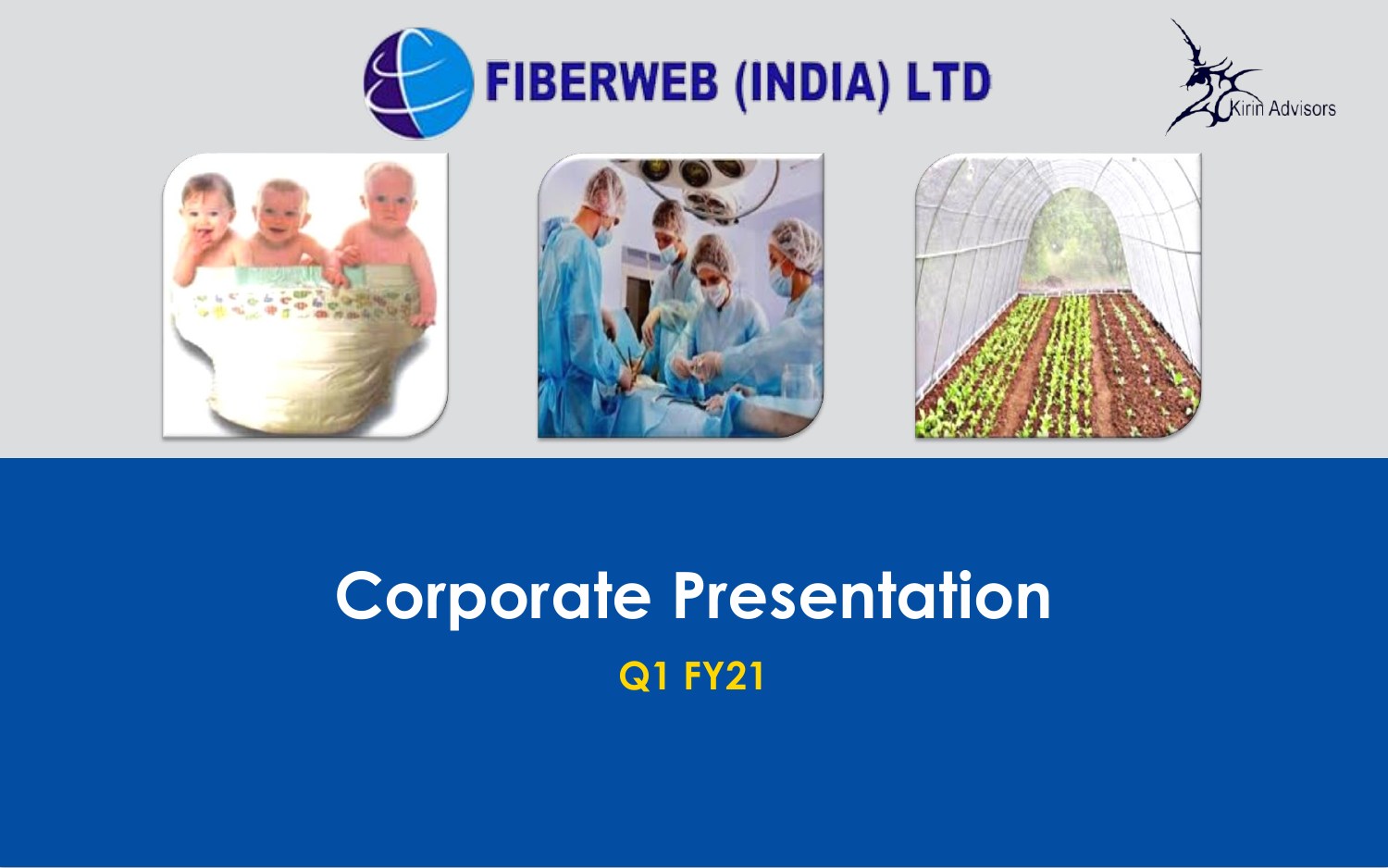









## **Corporate Presentation Q1 FY21**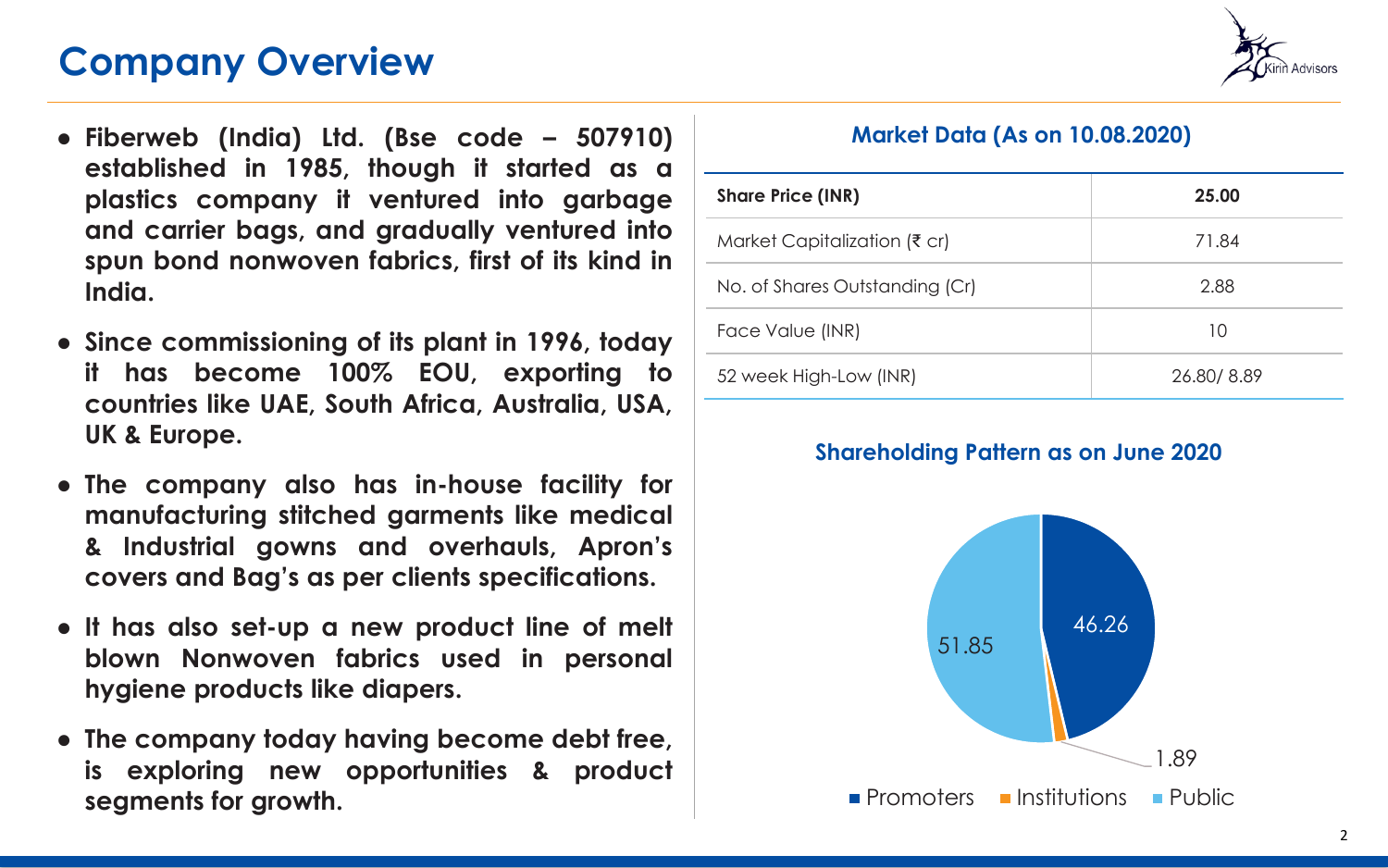## **Company Overview**



- **Fiberweb (India) Ltd. (Bse code – 507910) established in 1985, though it started as a plastics company it ventured into garbage and carrier bags, and gradually ventured into spun bond nonwoven fabrics, first of its kind in India.**
- **Since commissioning of its plant in 1996, today it has become 100% EOU, exporting to countries like UAE, South Africa, Australia, USA, UK & Europe.**
- **The company also has in-house facility for manufacturing stitched garments like medical & Industrial gowns and overhauls, Apron's covers and Bag's as per clients specifications.**
- **It has also set-up a new product line of melt blown Nonwoven fabrics used in personal hygiene products like diapers.**
- **The company today having become debt free, is exploring new opportunities & product segments for growth.**

## **Market Data (As on 10.08.2020)**

| <b>Share Price (INR)</b>                 | 25.00      |
|------------------------------------------|------------|
| Market Capitalization ( $\bar{\tau}$ cr) | 71.84      |
| No. of Shares Outstanding (Cr)           | 2.88       |
| Face Value (INR)                         | 10         |
| 52 week High-Low (INR)                   | 26.80/8.89 |

### **Shareholding Pattern as on June 2020**

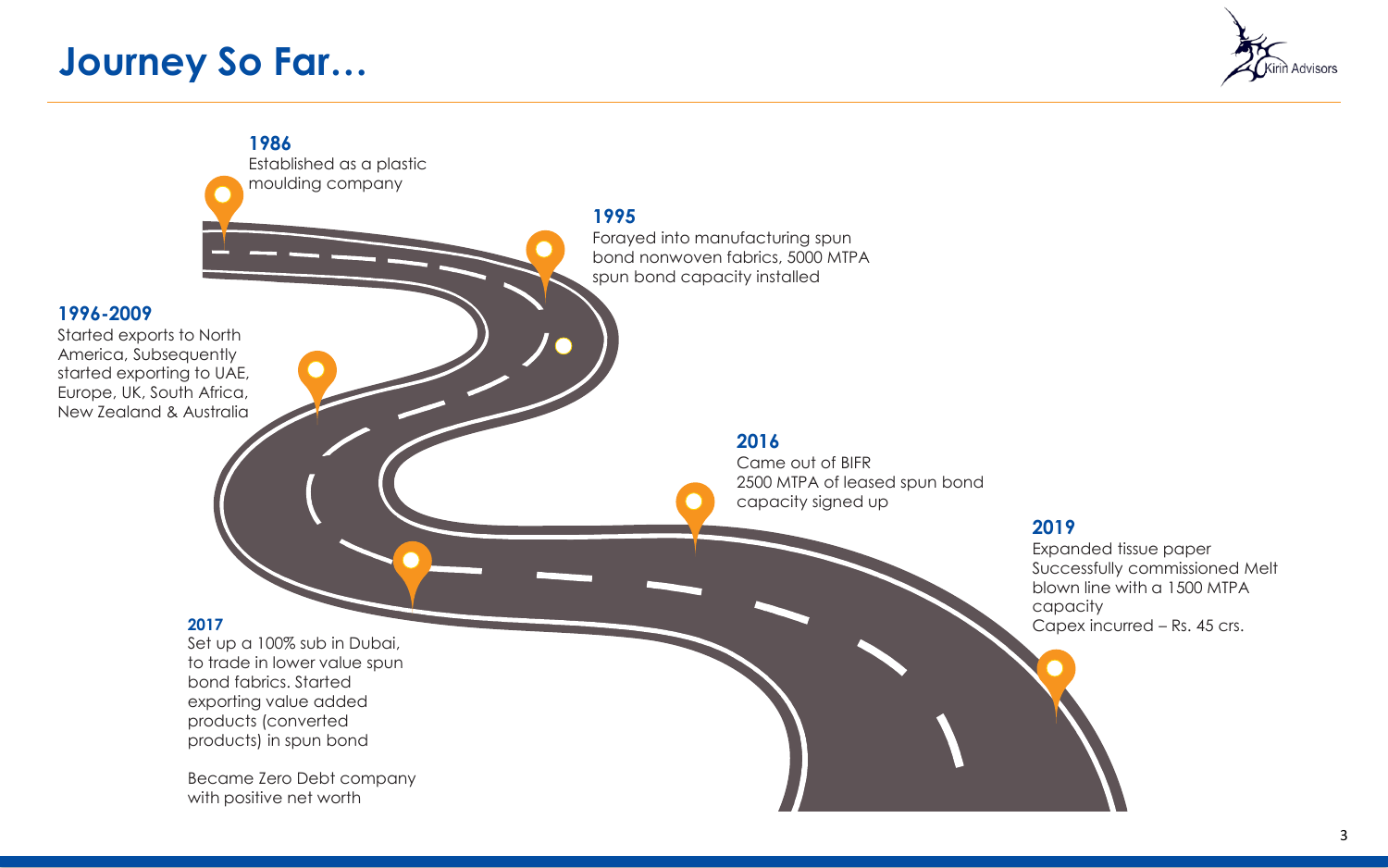## **Journey So Far…**



#### **1986**

Established as a plastic moulding company

**1996-2009** Started exports to North America, Subsequently started exporting to UAE, Europe, UK, South Africa, New Zealand & Australia **1995**

Forayed into manufacturing spun bond nonwoven fabrics, 5000 MTPA spun bond capacity installed

#### **2016**

Came out of BIFR 2500 MTPA of leased spun bond capacity signed up

#### **2019**

Expanded tissue paper Successfully commissioned Melt blown line with a 1500 MTPA capacity Capex incurred – Rs. 45 crs.

#### **2017**

Set up a 100% sub in Dubai, to trade in lower value spun bond fabrics. Started exporting value added products (converted products) in spun bond

Became Zero Debt company with positive net worth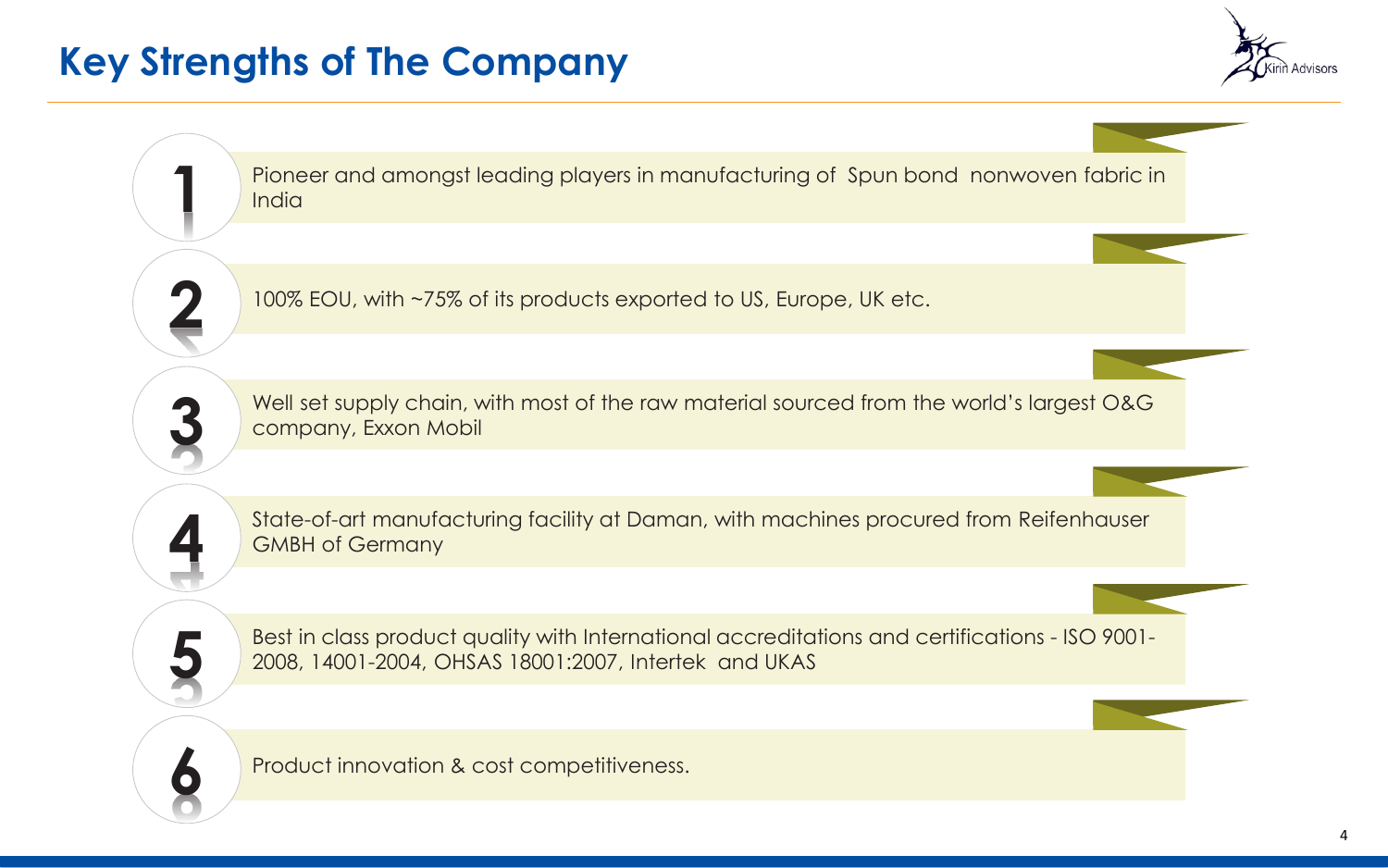## **Key Strengths of The Company**



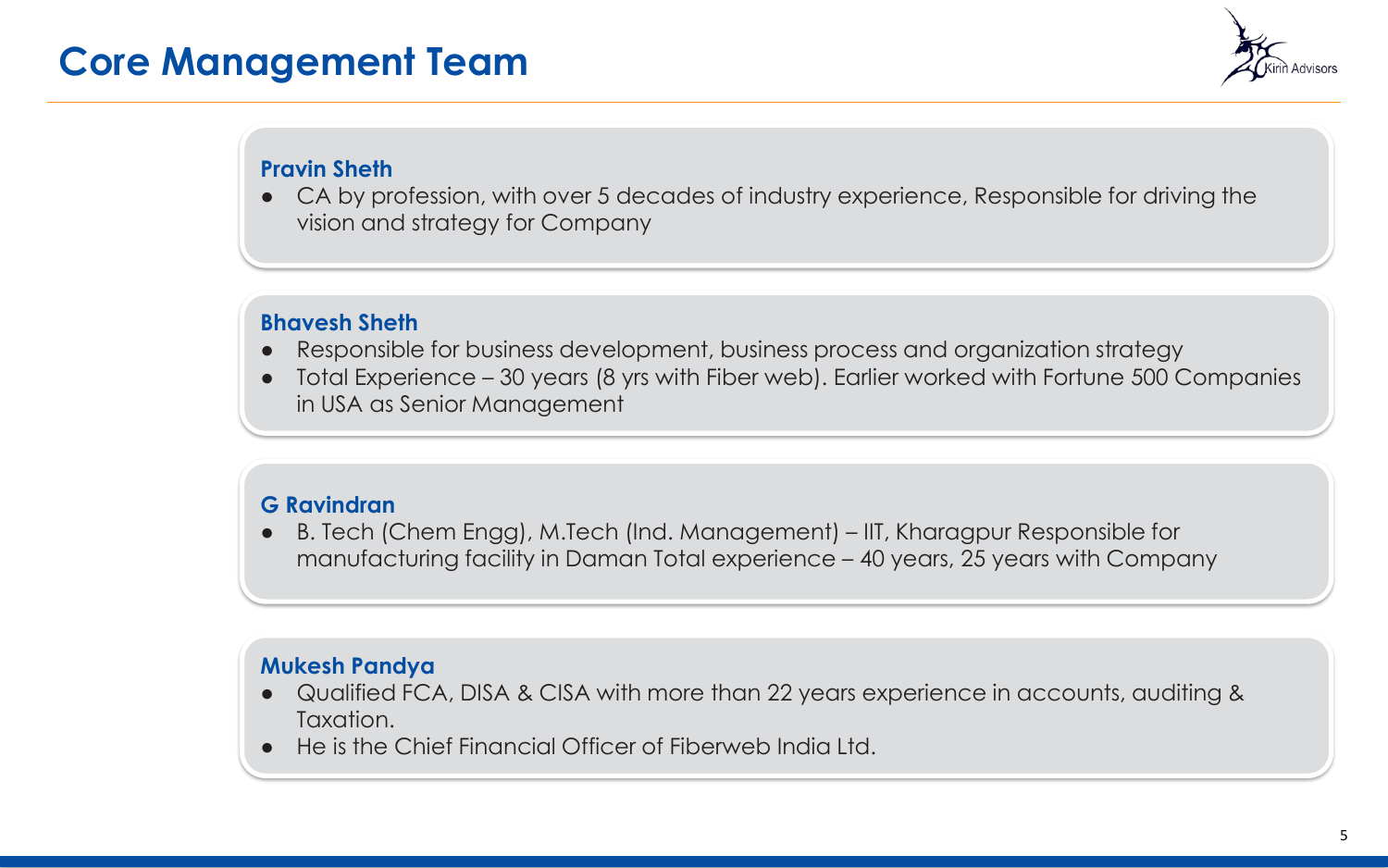## **Core Management Team**



#### **Pravin Sheth**

● CA by profession, with over 5 decades of industry experience, Responsible for driving the vision and strategy for Company

#### **Bhavesh Sheth**

- Responsible for business development, business process and organization strategy
- Total Experience 30 years (8 yrs with Fiber web). Earlier worked with Fortune 500 Companies in USA as Senior Management

#### **G Ravindran**

● B. Tech (Chem Engg), M.Tech (Ind. Management) – IIT, Kharagpur Responsible for manufacturing facility in Daman Total experience – 40 years, 25 years with Company

#### **Mukesh Pandya**

- Qualified FCA, DISA & CISA with more than 22 years experience in accounts, auditing & Taxation.
- He is the Chief Financial Officer of Fiberweb India Ltd.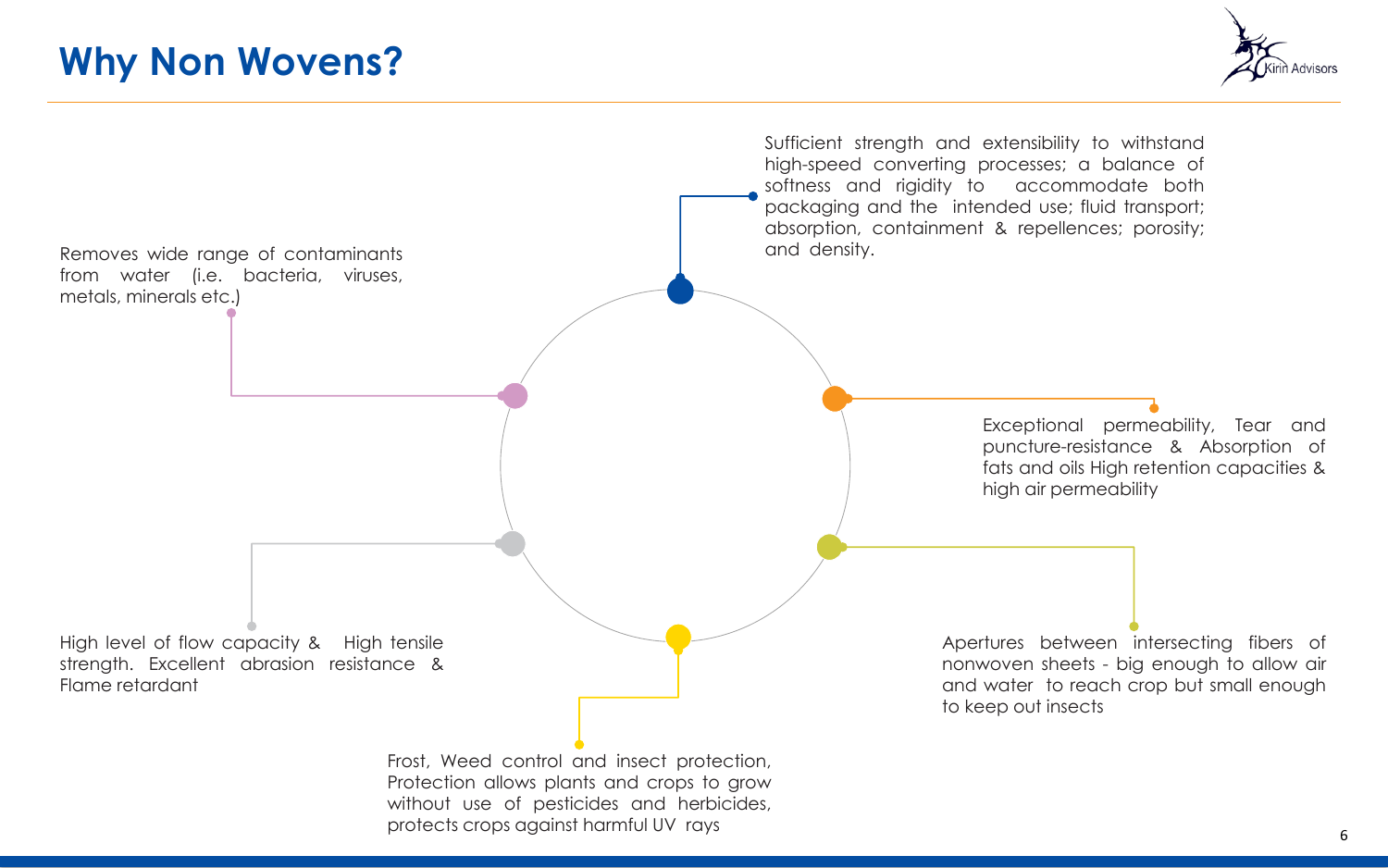

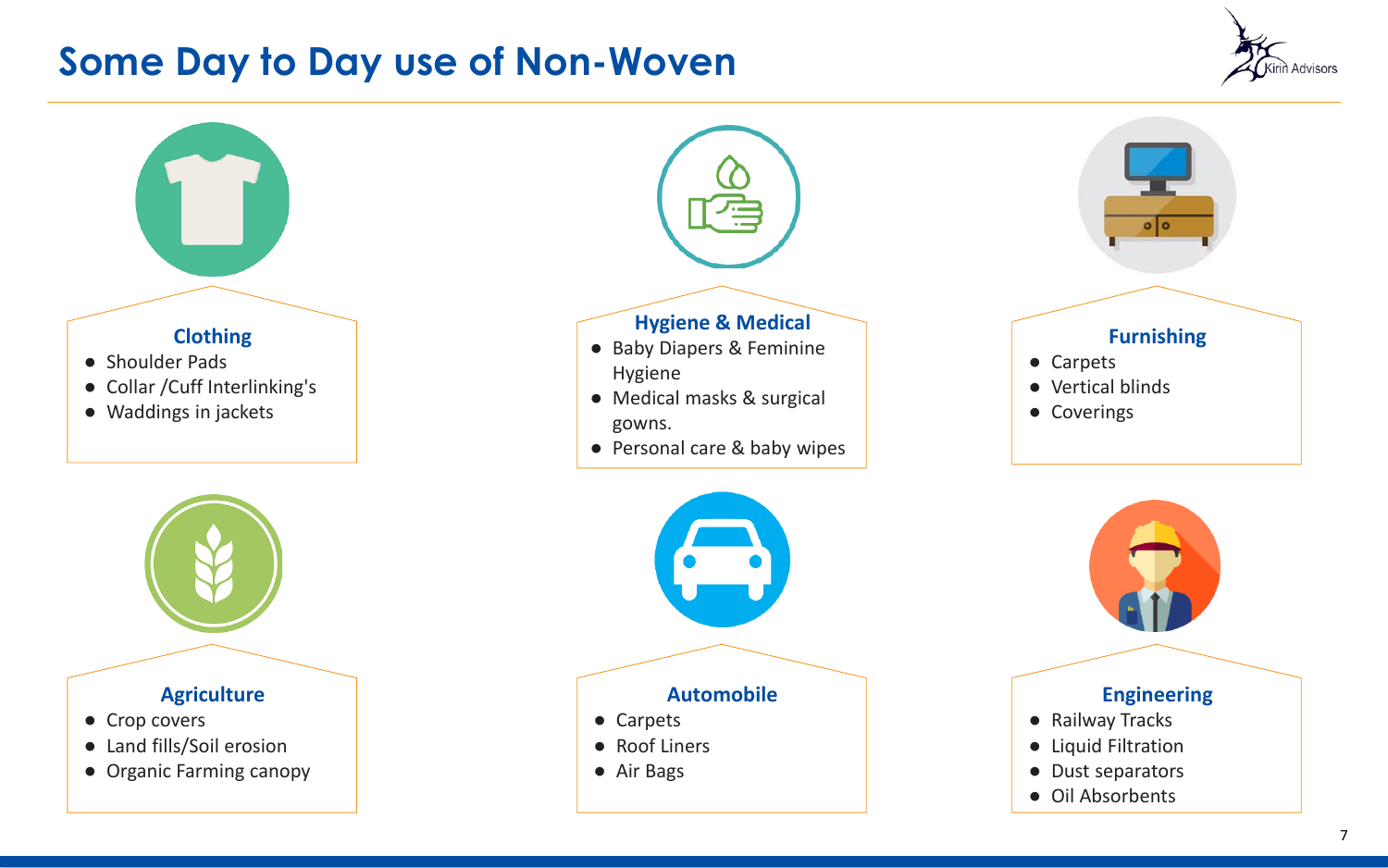## **Some Day to Day use of Non-Woven**



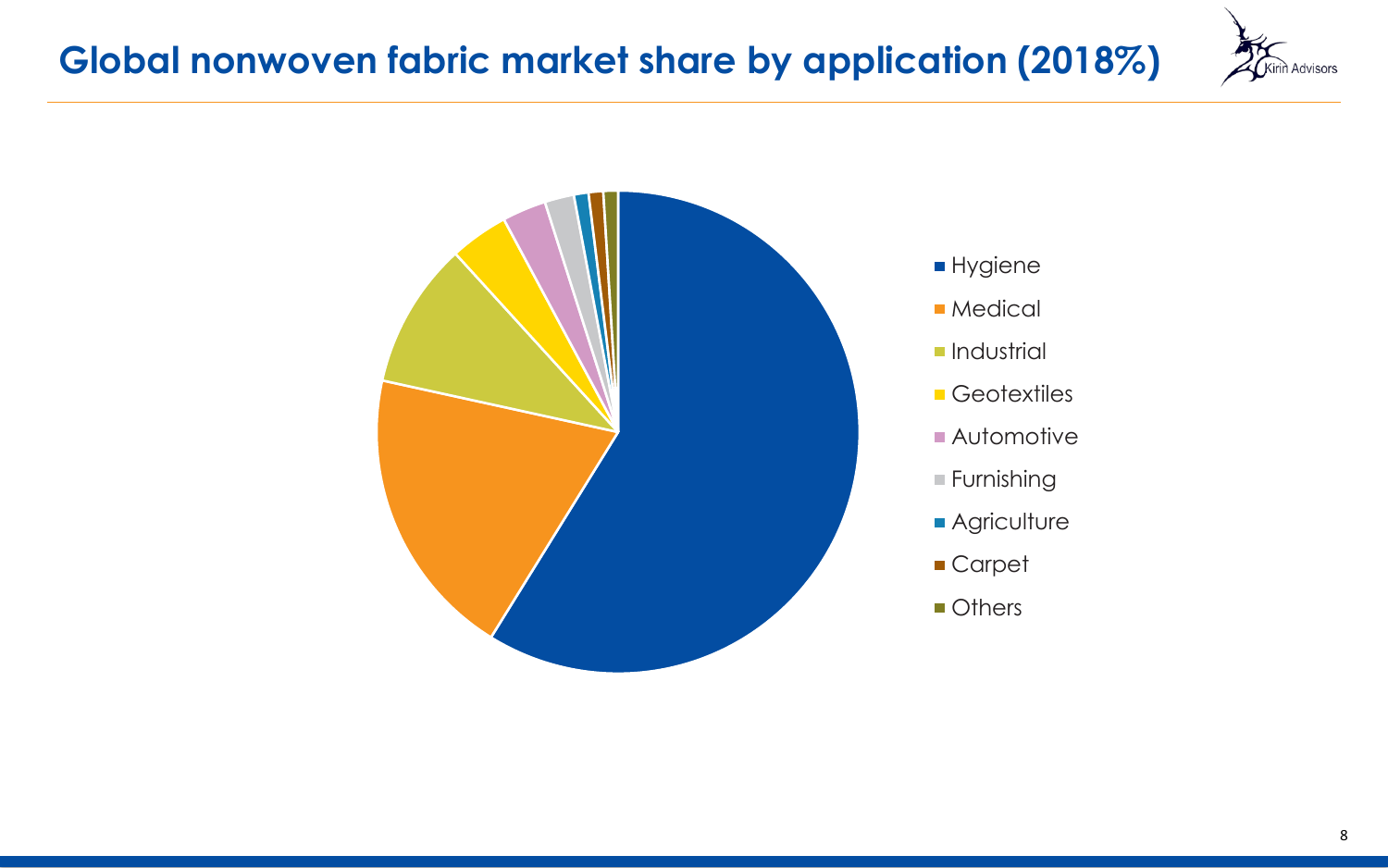



- **Hygiene**
- **Medical**
- **Industrial**
- **Geotextiles**
- Automotive
- Furnishing
- **Agriculture**
- Carpet
- **Others**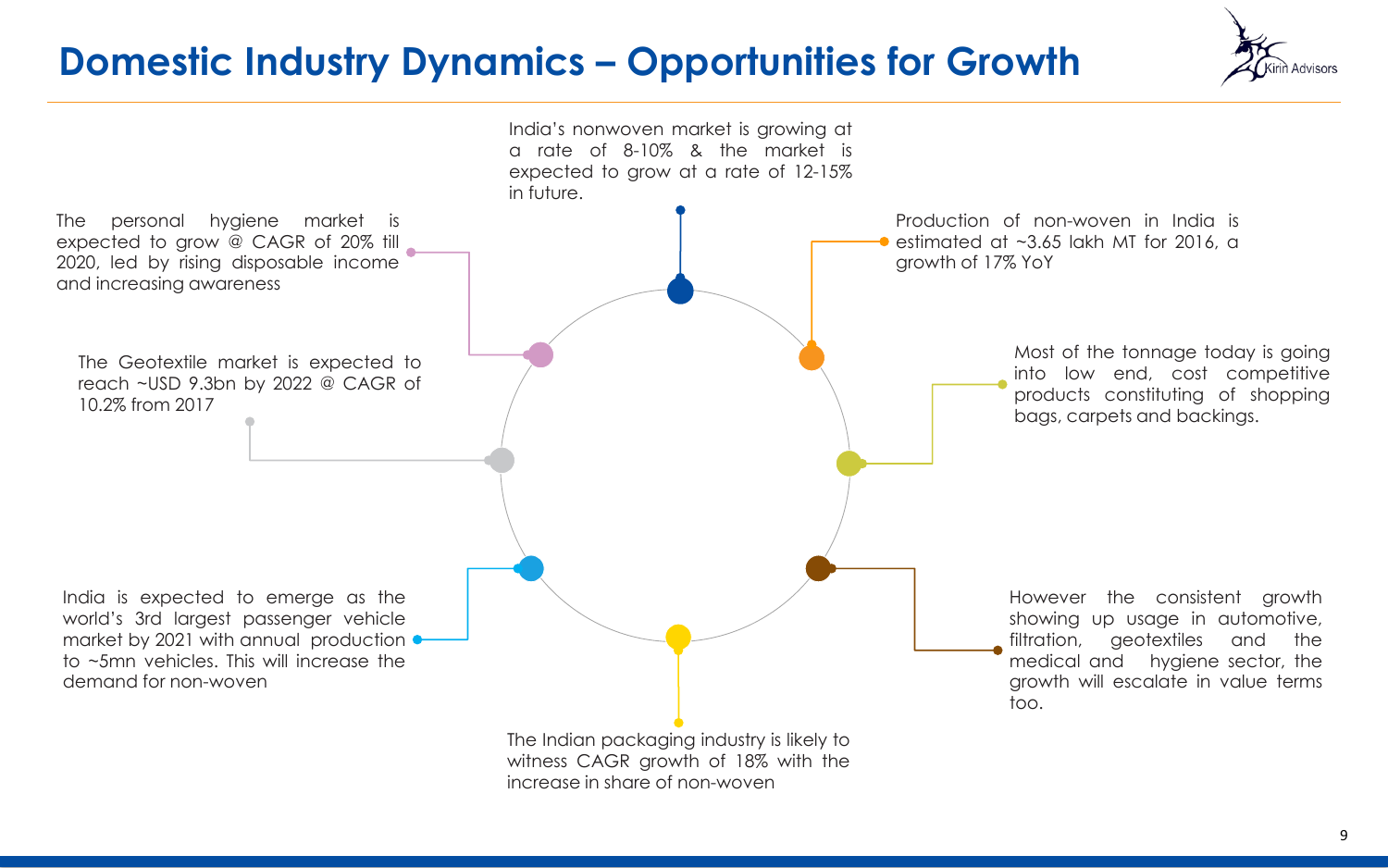## **Domestic Industry Dynamics – Opportunities for Growth**



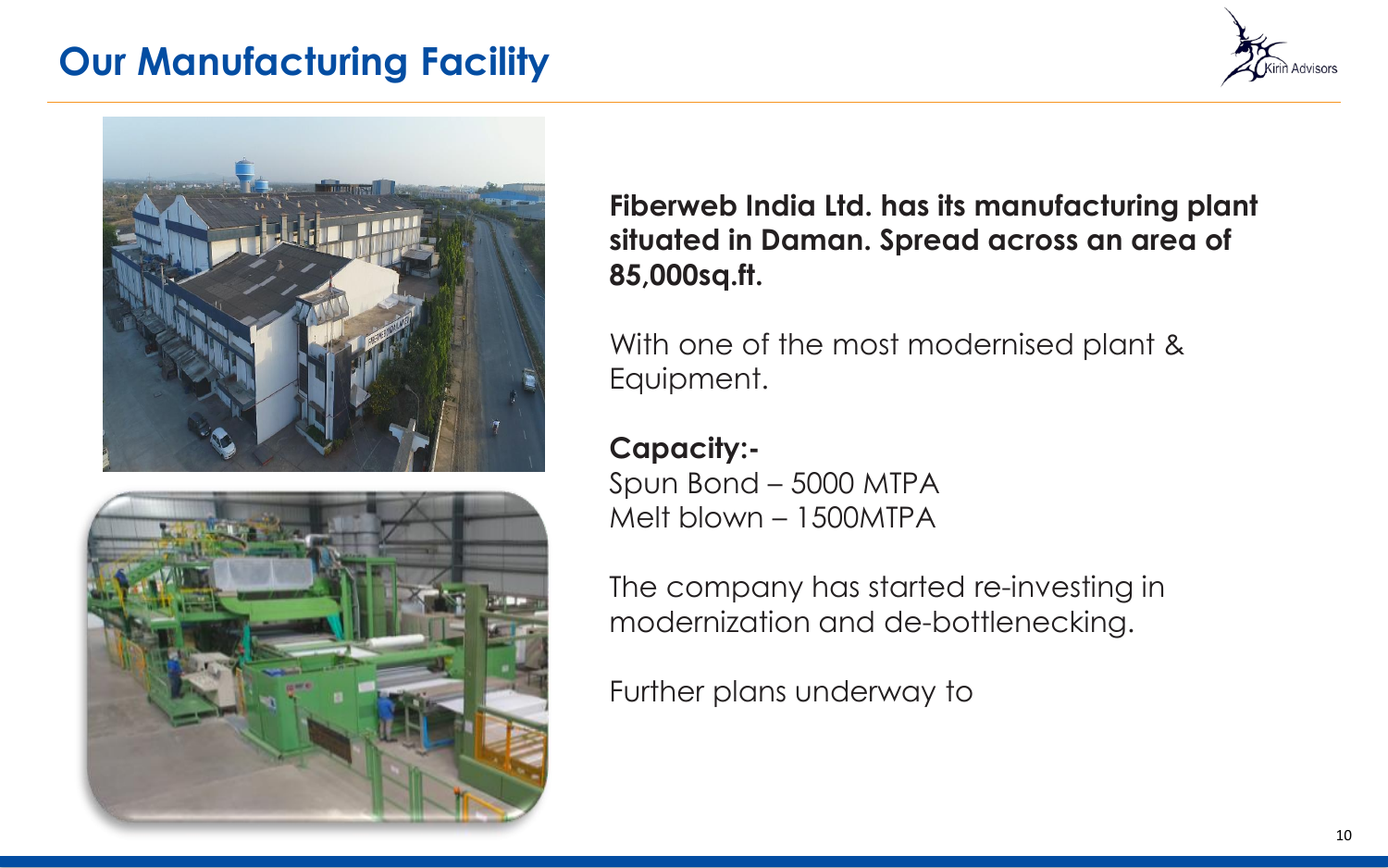## **Our Manufacturing Facility**







**Fiberweb India Ltd. has its manufacturing plant situated in Daman. Spread across an area of 85,000sq.ft.**

With one of the most modernised plant & Equipment.

**Capacity:-** Spun Bond – 5000 MTPA Melt blown – 1500MTPA

The company has started re-investing in modernization and de-bottlenecking.

Further plans underway to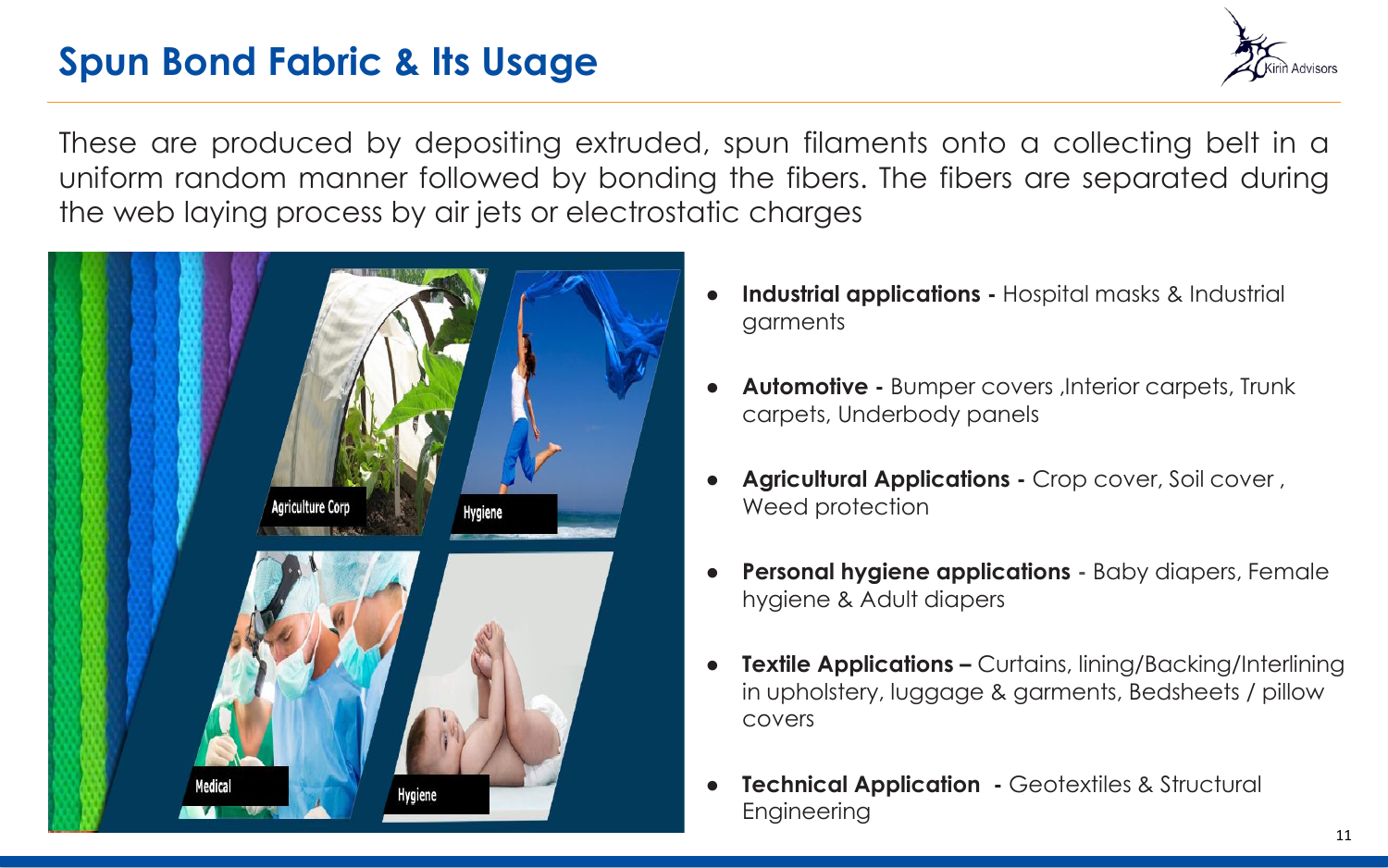## **Spun Bond Fabric & Its Usage**



These are produced by depositing extruded, spun filaments onto a collecting belt in a uniform random manner followed by bonding the fibers. The fibers are separated during the web laying process by air jets or electrostatic charges



- **Industrial applications -** Hospital masks & Industrial garments
- **Automotive -** Bumper covers , Interior carpets, Trunk carpets, Underbody panels
- **Agricultural Applications -** Crop cover, Soil cover, Weed protection
- **Personal hygiene applications -** Baby diapers, Female hygiene & Adult diapers
- **Textile Applications –** Curtains, lining/Backing/Interlining in upholstery, luggage & garments, Bedsheets / pillow covers
- **Technical Application Geotextiles & Structural Engineering**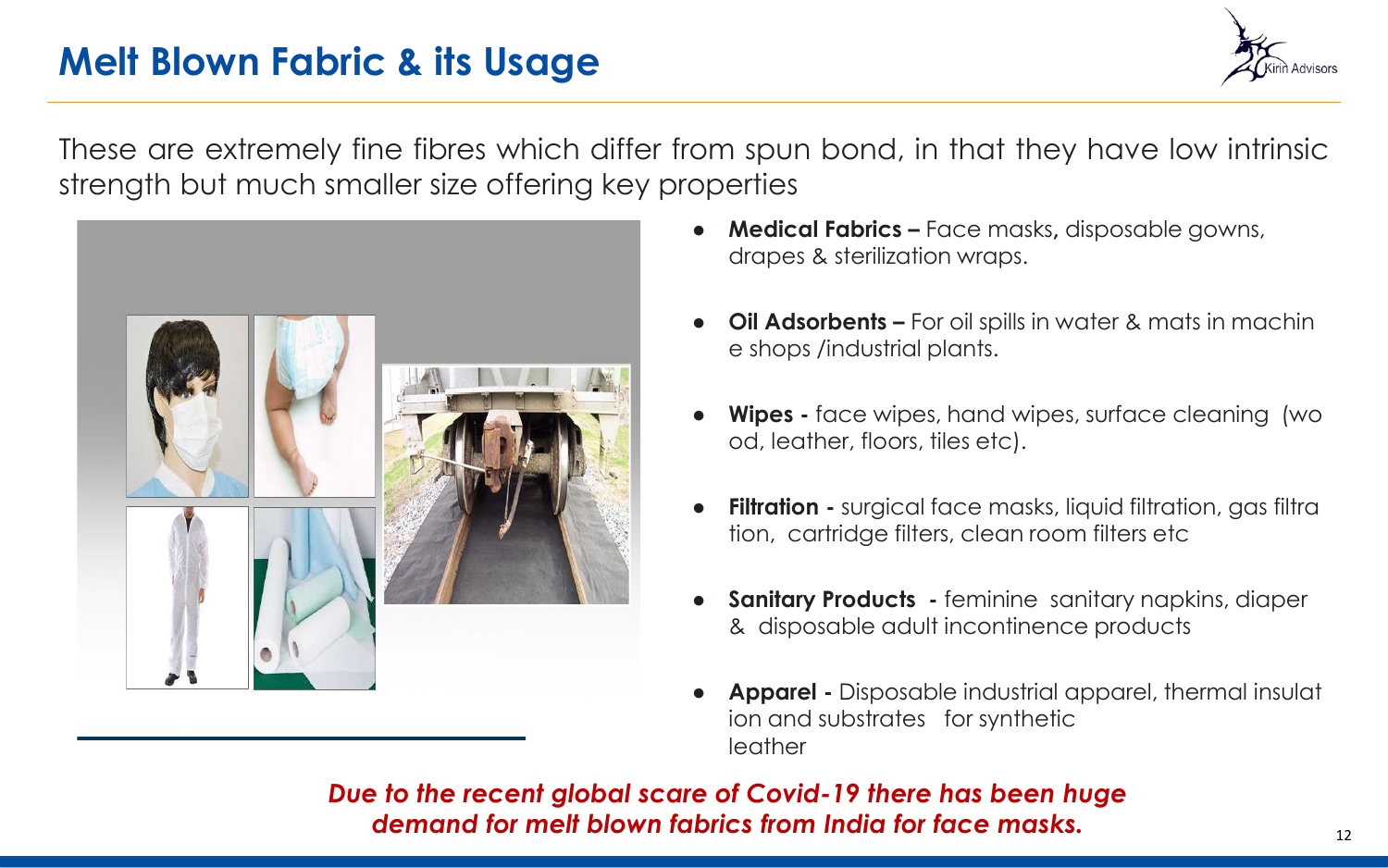## **Melt Blown Fabric & its Usage**



These are extremely fine fibres which differ from spun bond, in that they have low intrinsic strength but much smaller size offering key properties



- **Medical Fabrics –** Face masks**,** disposable gowns, drapes & sterilization wraps.
- **Oil Adsorbents –** For oil spills in water & mats in machin e shops /industrial plants.
- **Wipes -** face wipes, hand wipes, surface cleaning (wo od, leather, floors, tiles etc).
- **Filtration -** surgical face masks, liquid filtration, gas filtra tion, cartridge filters, clean room filters etc
- **Sanitary Products -** feminine sanitary napkins, diaper & disposable adult incontinence products
- **Apparel -** Disposable industrial apparel, thermal insulat ion and substrates for synthetic leather

*Due to the recent global scare of Covid-19 there has been huge demand for melt blown fabrics from India for face masks.*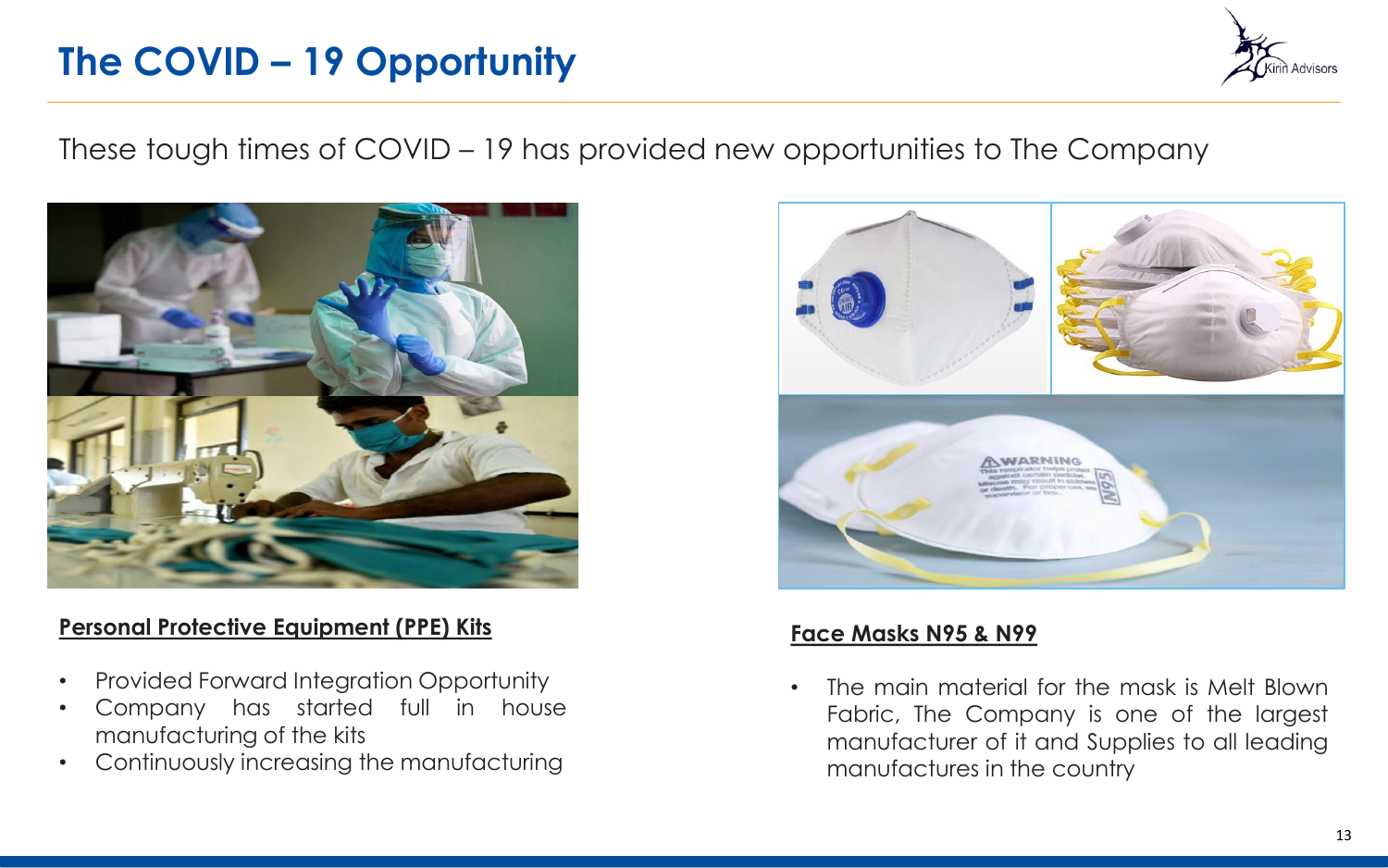## **The COVID – 19 Opportunity**



These tough times of COVID – 19 has provided new opportunities to The Company



### **Personal Protective Equipment (PPE) Kits**

- Provided Forward Integration Opportunity
- Company has started full in house manufacturing of the kits
- Continuously increasing the manufacturing



### **Face Masks N95 & N99**

• The main material for the mask is Melt Blown Fabric, The Company is one of the largest manufacturer of it and Supplies to all leading manufactures in the country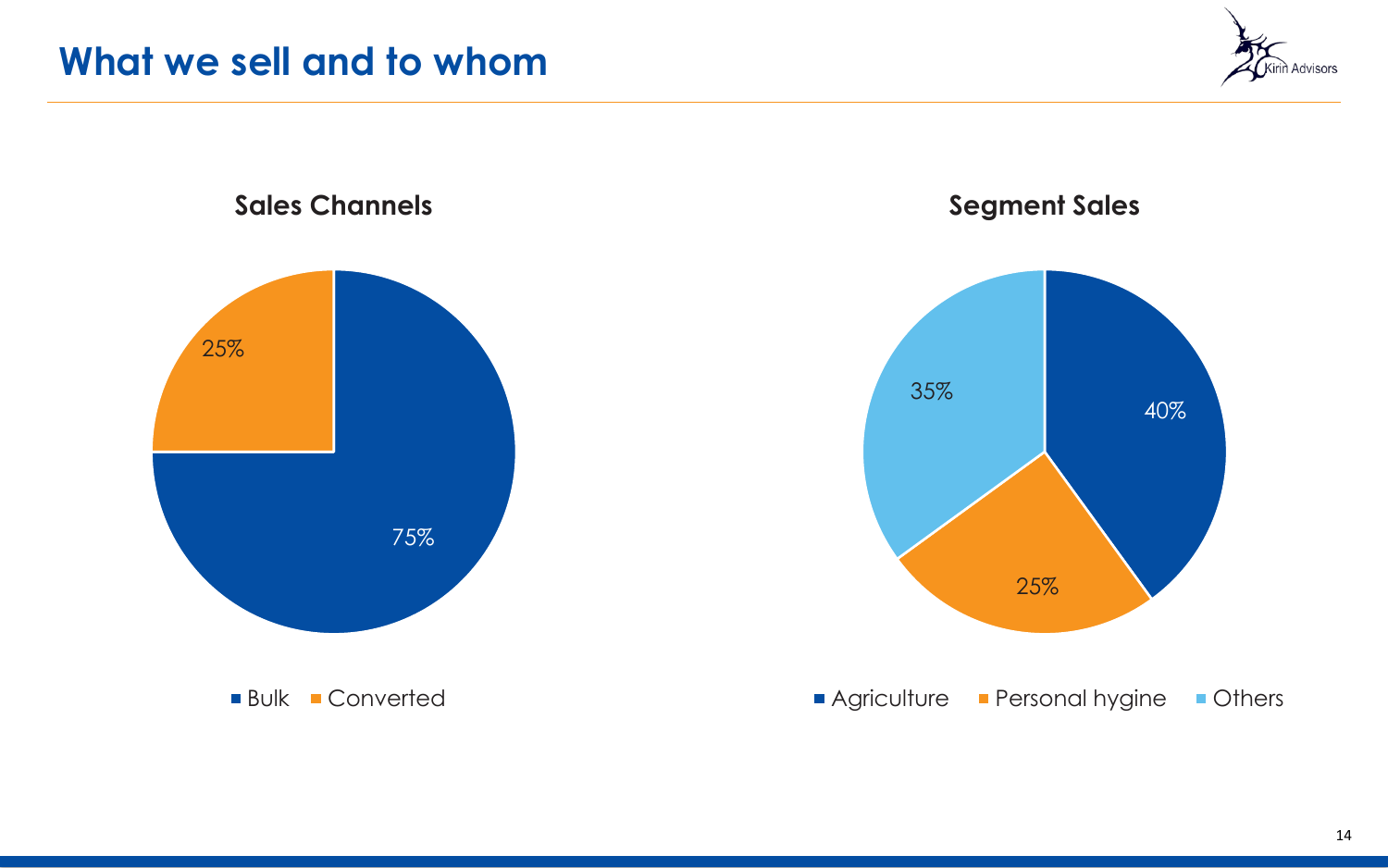

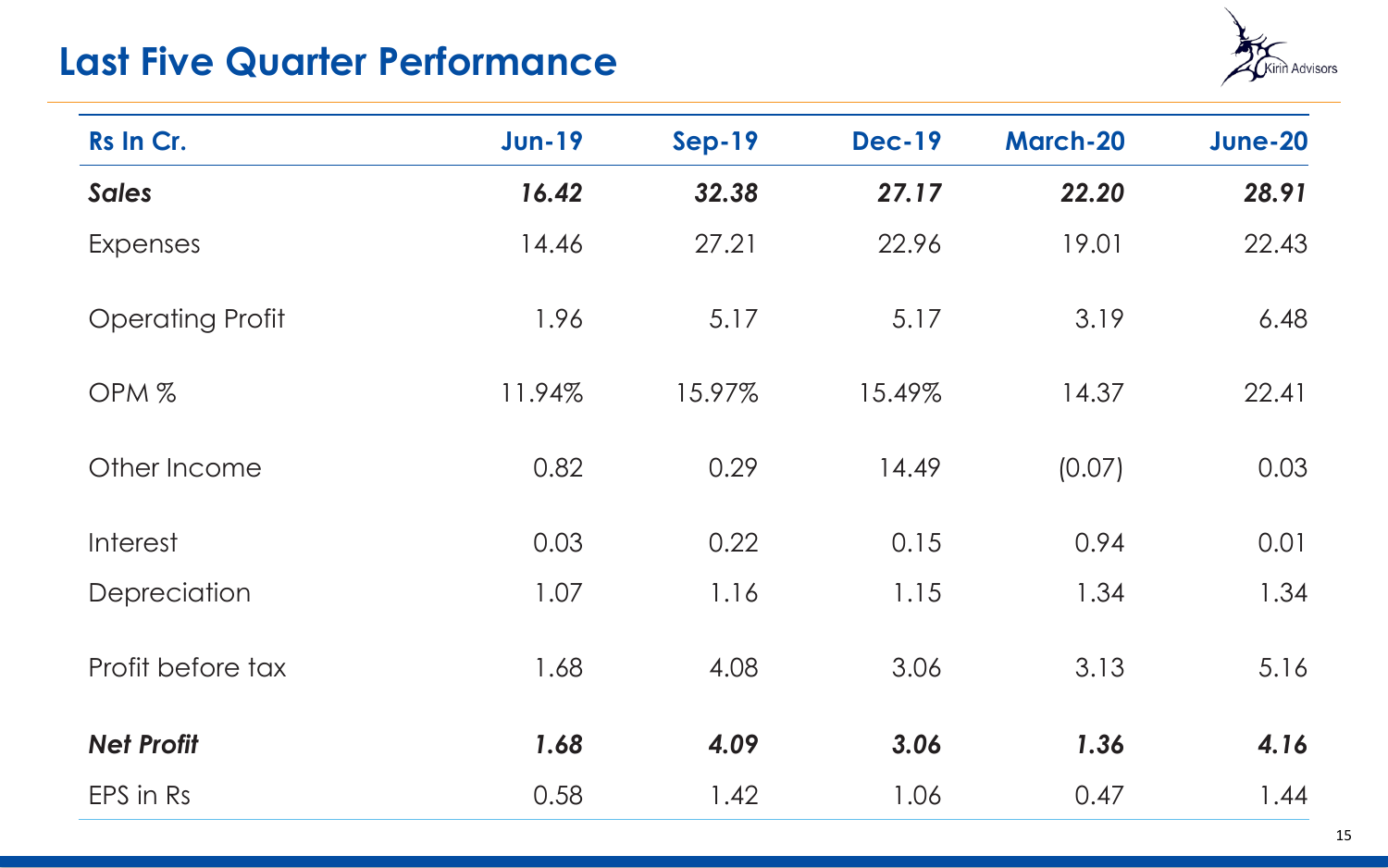## **Last Five Quarter Performance**



| Rs In Cr.               | <b>Jun-19</b> | <b>Sep-19</b> | <b>Dec-19</b> | <b>March-20</b> | <b>June-20</b> |
|-------------------------|---------------|---------------|---------------|-----------------|----------------|
| <b>Sales</b>            | 16.42         | 32.38         | 27.17         | 22.20           | 28.91          |
| <b>Expenses</b>         | 14.46         | 27.21         | 22.96         | 19.01           | 22.43          |
| <b>Operating Profit</b> | 1.96          | 5.17          | 5.17          | 3.19            | 6.48           |
| OPM <sub>%</sub>        | 11.94%        | 15.97%        | 15.49%        | 14.37           | 22.41          |
| Other Income            | 0.82          | 0.29          | 14.49         | (0.07)          | 0.03           |
| Interest                | 0.03          | 0.22          | 0.15          | 0.94            | 0.01           |
| Depreciation            | 1.07          | 1.16          | 1.15          | 1.34            | 1.34           |
| Profit before tax       | 1.68          | 4.08          | 3.06          | 3.13            | 5.16           |
| <b>Net Profit</b>       | 1.68          | 4.09          | 3.06          | 1.36            | 4.16           |
| EPS in Rs               | 0.58          | 1.42          | 1.06          | 0.47            | 1.44           |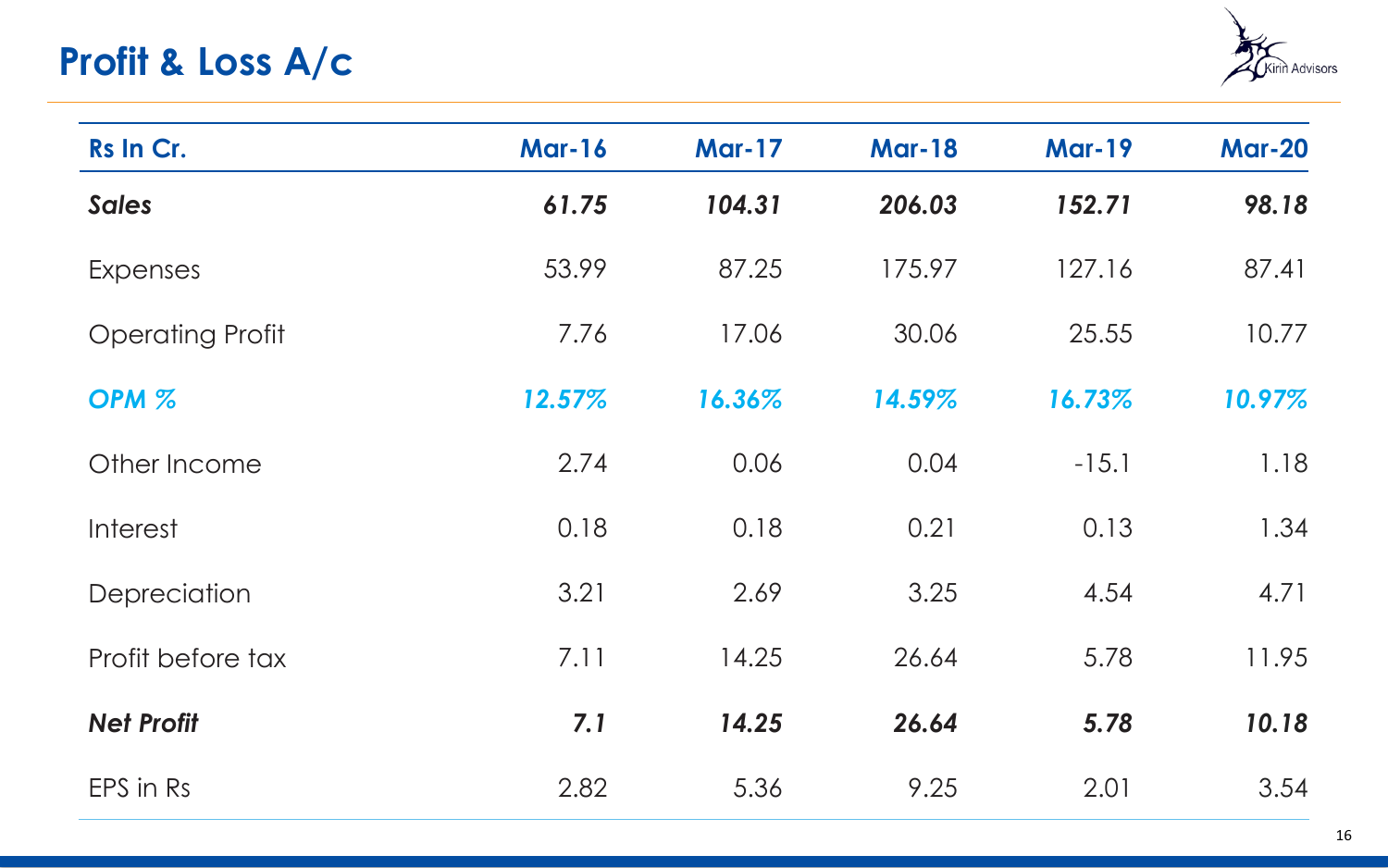

| Rs In Cr.               | <b>Mar-16</b> | <b>Mar-17</b> | <b>Mar-18</b> | <b>Mar-19</b> | <b>Mar-20</b> |
|-------------------------|---------------|---------------|---------------|---------------|---------------|
| <b>Sales</b>            | 61.75         | 104.31        | 206.03        | 152.71        | 98.18         |
| <b>Expenses</b>         | 53.99         | 87.25         | 175.97        | 127.16        | 87.41         |
| <b>Operating Profit</b> | 7.76          | 17.06         | 30.06         | 25.55         | 10.77         |
| OPM <sub>%</sub>        | 12.57%        | 16.36%        | 14.59%        | 16.73%        | 10.97%        |
| Other Income            | 2.74          | 0.06          | 0.04          | $-15.1$       | 1.18          |
| Interest                | 0.18          | 0.18          | 0.21          | 0.13          | 1.34          |
| Depreciation            | 3.21          | 2.69          | 3.25          | 4.54          | 4.71          |
| Profit before tax       | 7.11          | 14.25         | 26.64         | 5.78          | 11.95         |
| <b>Net Profit</b>       | 7.1           | 14.25         | 26.64         | 5.78          | 10.18         |
| EPS in Rs               | 2.82          | 5.36          | 9.25          | 2.01          | 3.54          |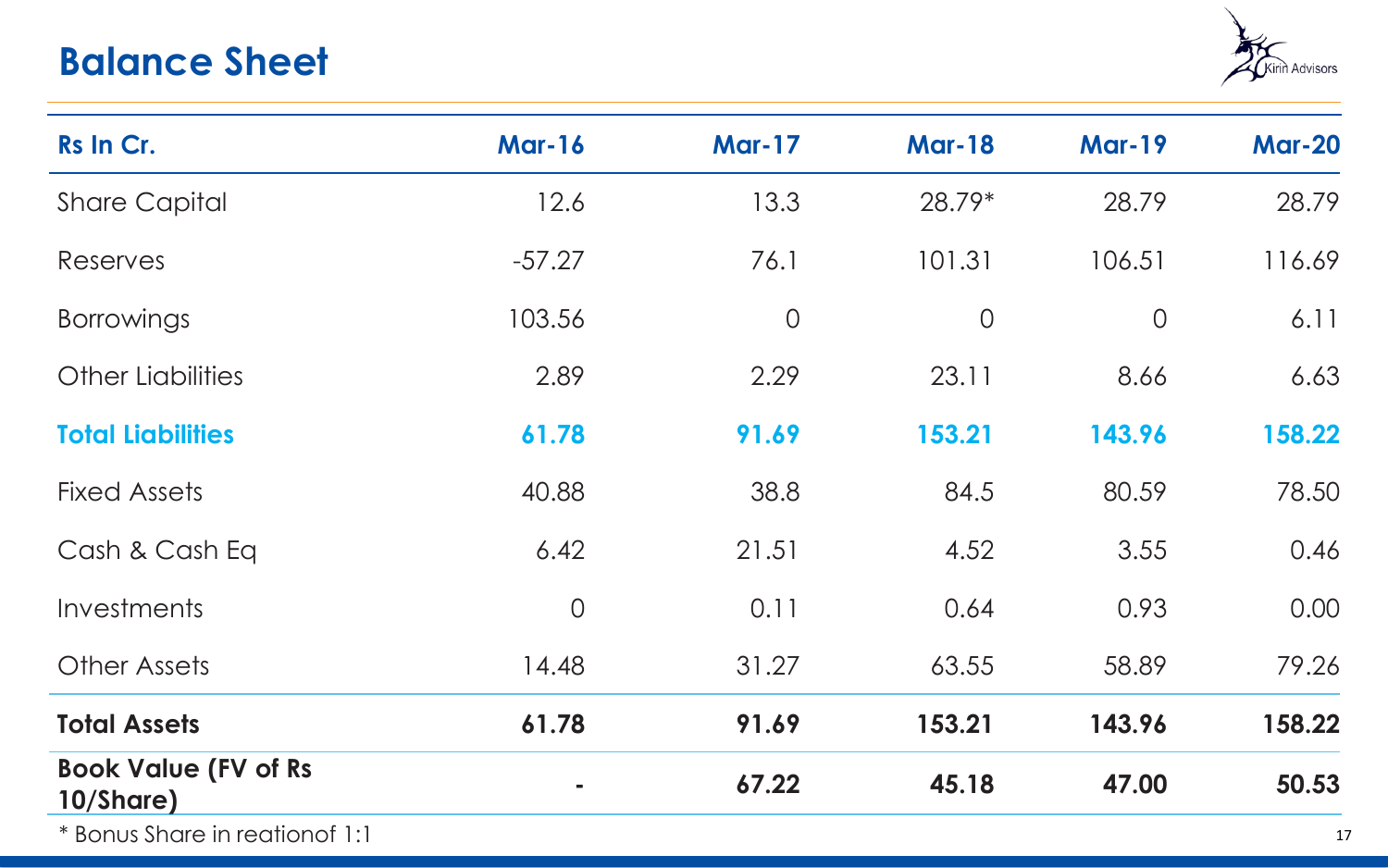## **Balance Sheet**



| Rs In Cr.                                | <b>Mar-16</b>  | <b>Mar-17</b>  | <b>Mar-18</b>  | <b>Mar-19</b>  | <b>Mar-20</b> |
|------------------------------------------|----------------|----------------|----------------|----------------|---------------|
| <b>Share Capital</b>                     | 12.6           | 13.3           | 28.79*         | 28.79          | 28.79         |
| <b>Reserves</b>                          | $-57.27$       | 76.1           | 101.31         | 106.51         | 116.69        |
| <b>Borrowings</b>                        | 103.56         | $\overline{O}$ | $\overline{0}$ | $\overline{0}$ | 6.11          |
| <b>Other Liabilities</b>                 | 2.89           | 2.29           | 23.11          | 8.66           | 6.63          |
| <b>Total Liabilities</b>                 | 61.78          | 91.69          | 153.21         | 143.96         | 158.22        |
| <b>Fixed Assets</b>                      | 40.88          | 38.8           | 84.5           | 80.59          | 78.50         |
| Cash & Cash Eq                           | 6.42           | 21.51          | 4.52           | 3.55           | 0.46          |
| Investments                              | $\overline{0}$ | 0.11           | 0.64           | 0.93           | 0.00          |
| <b>Other Assets</b>                      | 14.48          | 31.27          | 63.55          | 58.89          | 79.26         |
| <b>Total Assets</b>                      | 61.78          | 91.69          | 153.21         | 143.96         | 158.22        |
| <b>Book Value (FV of Rs</b><br>10/Share) |                | 67.22          | 45.18          | 47.00          | 50.53         |
| * Bonus Share in reation of 1:1          |                |                |                |                | $\mathbf{1}$  |

17